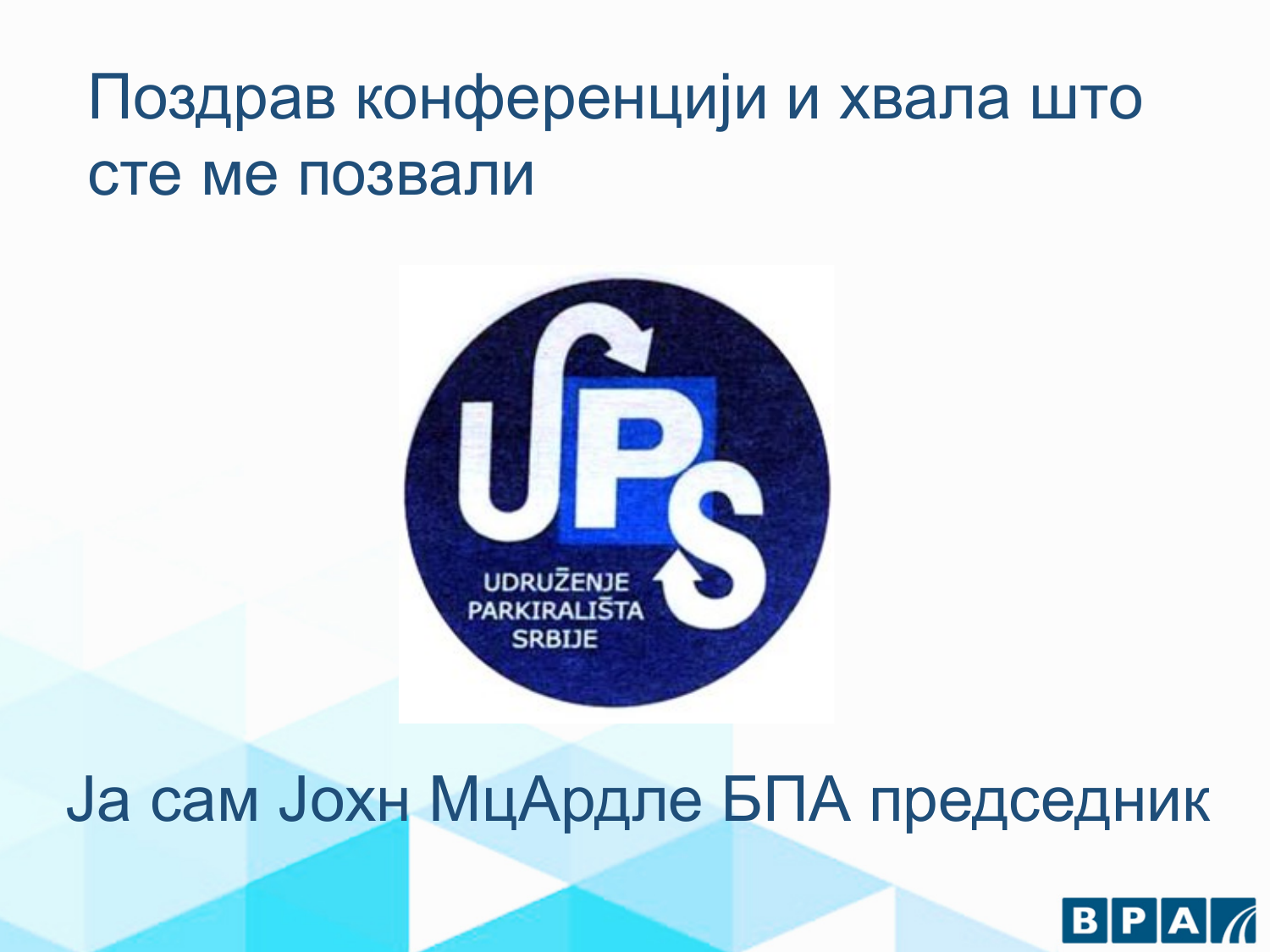## John McArdle BA MBA FBPA



## President of the British Parking Association

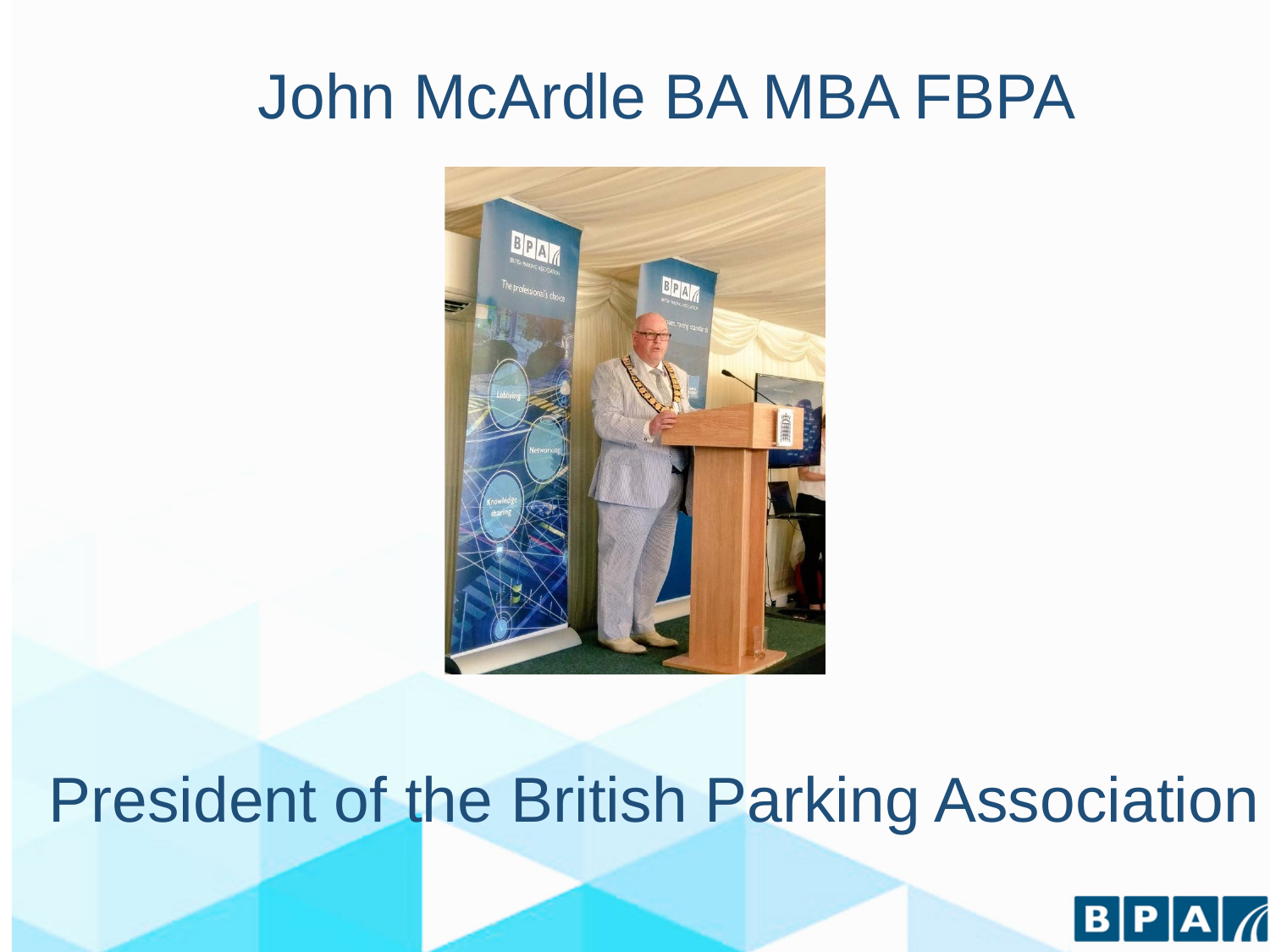

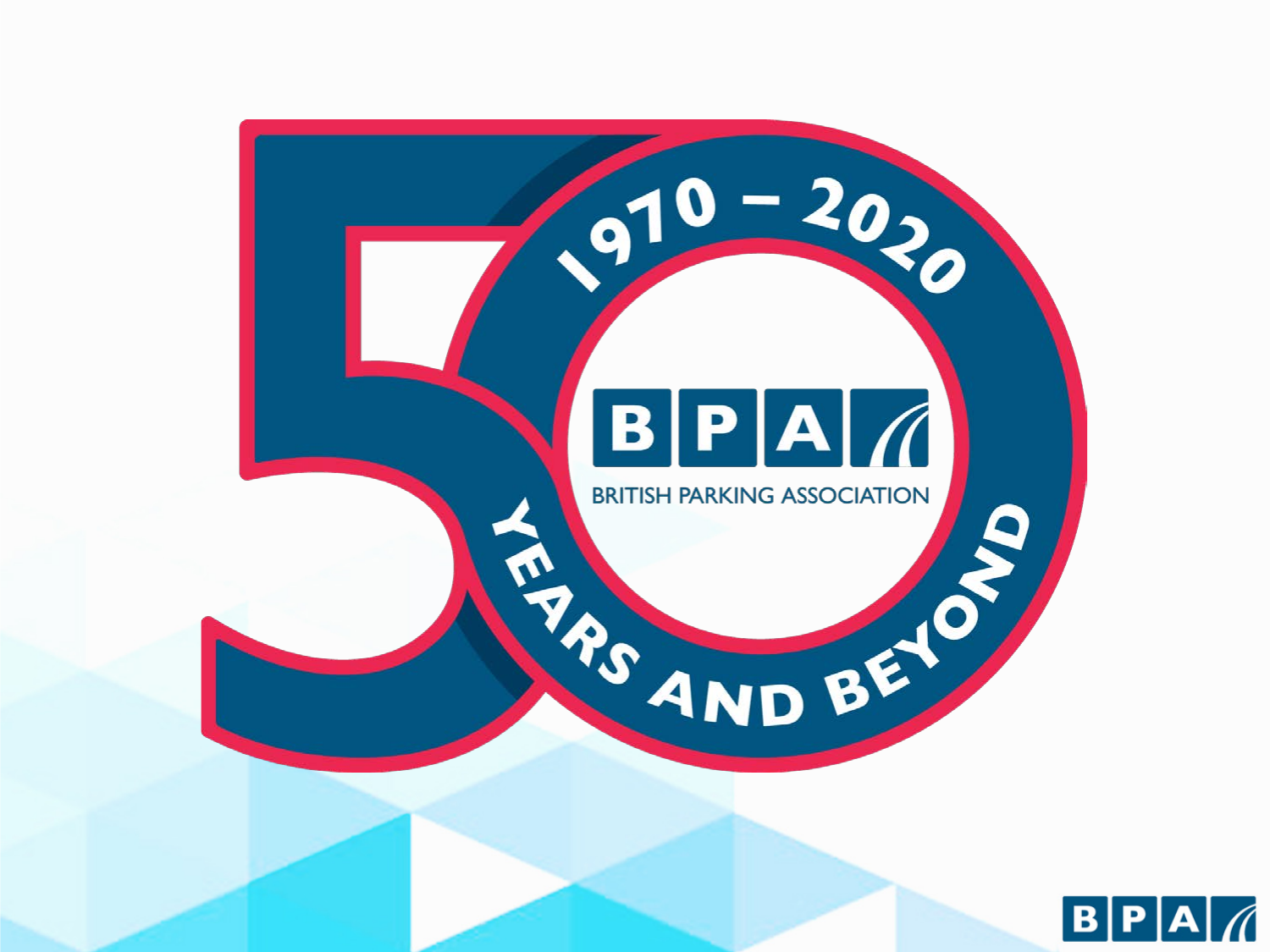## Who are we?



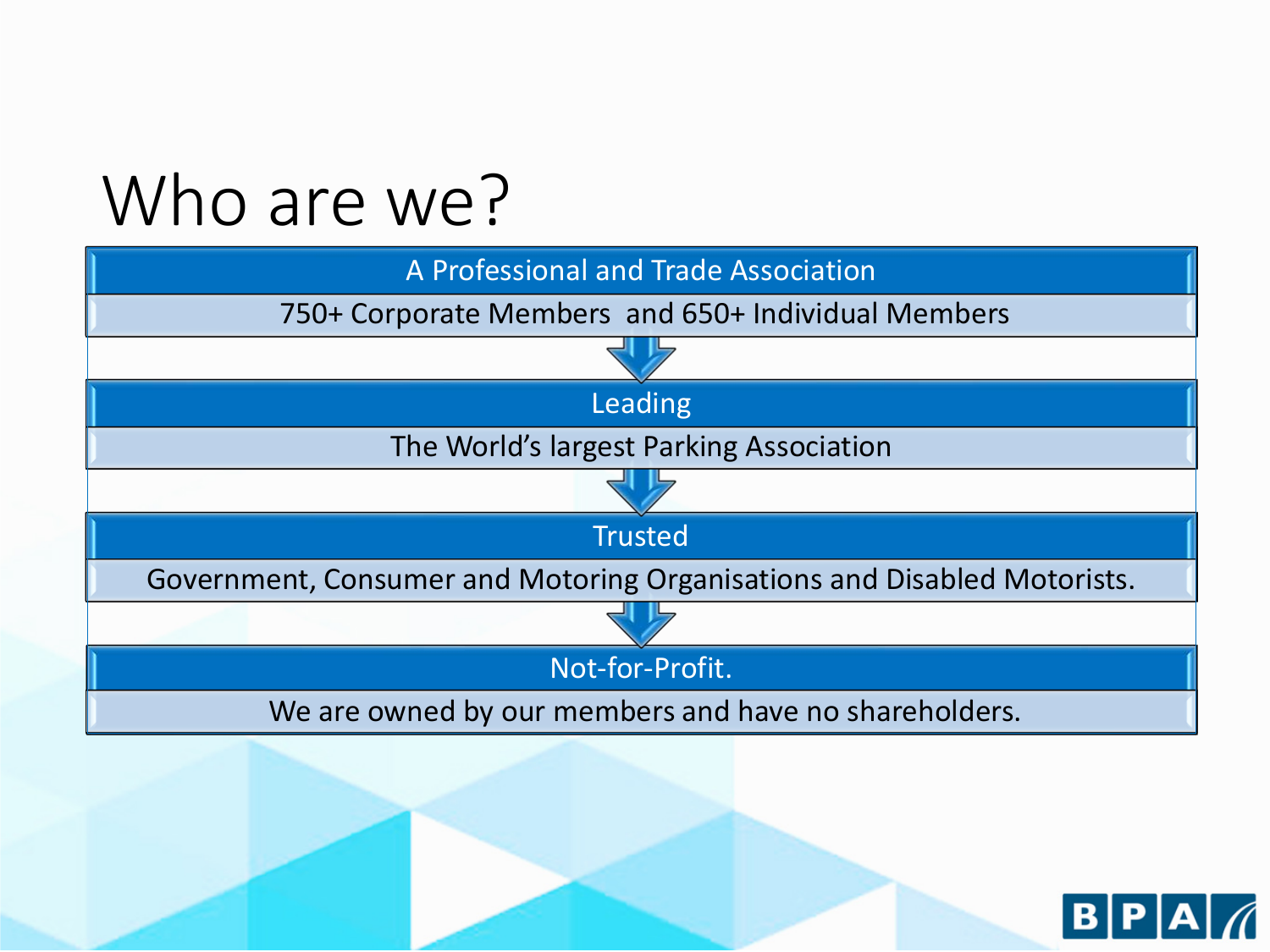### Our membership is changing....







### ....and evolving







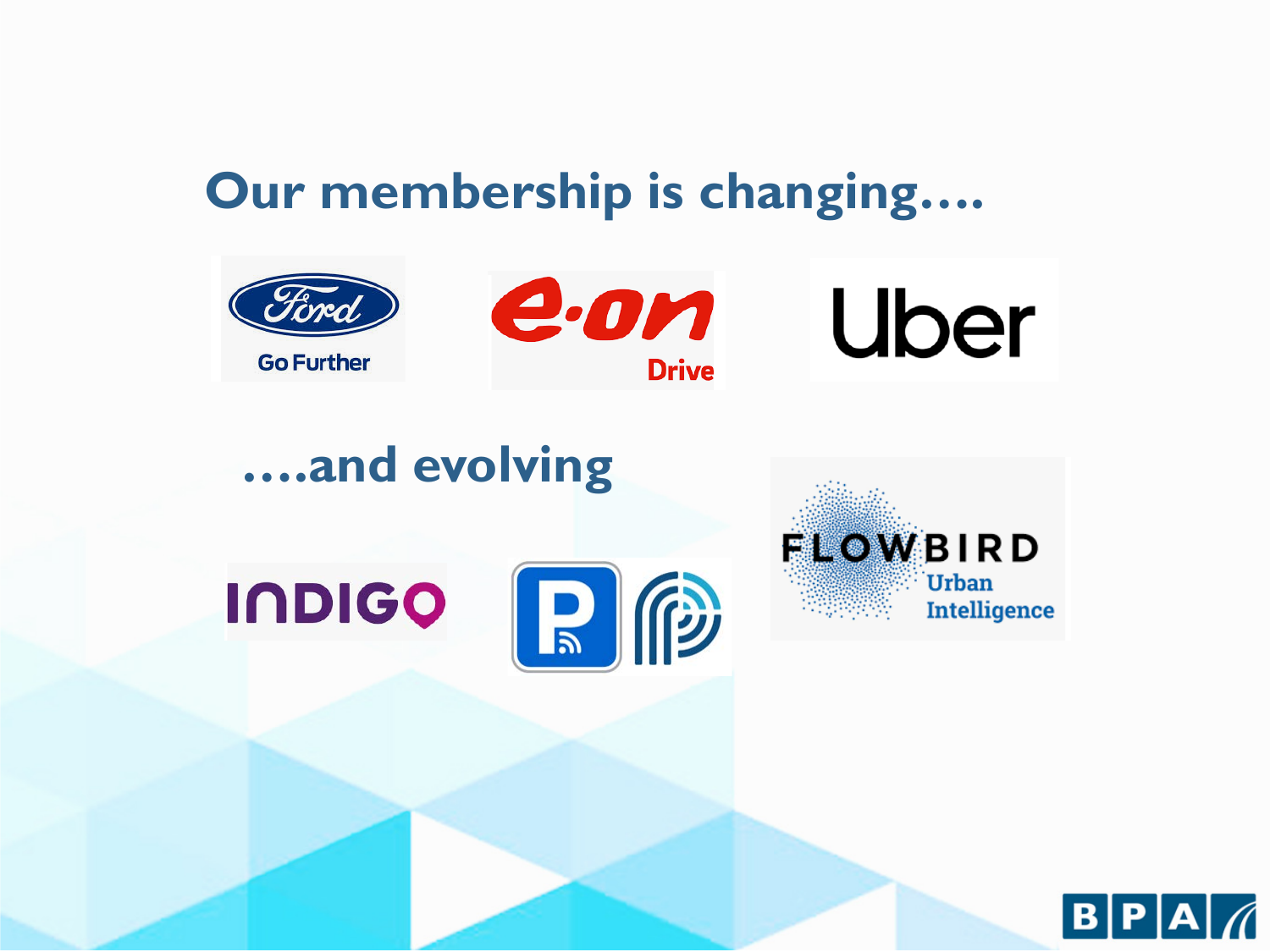### Winner



## **WINNER** Best Membership<br>Engagement www.associationawards.org



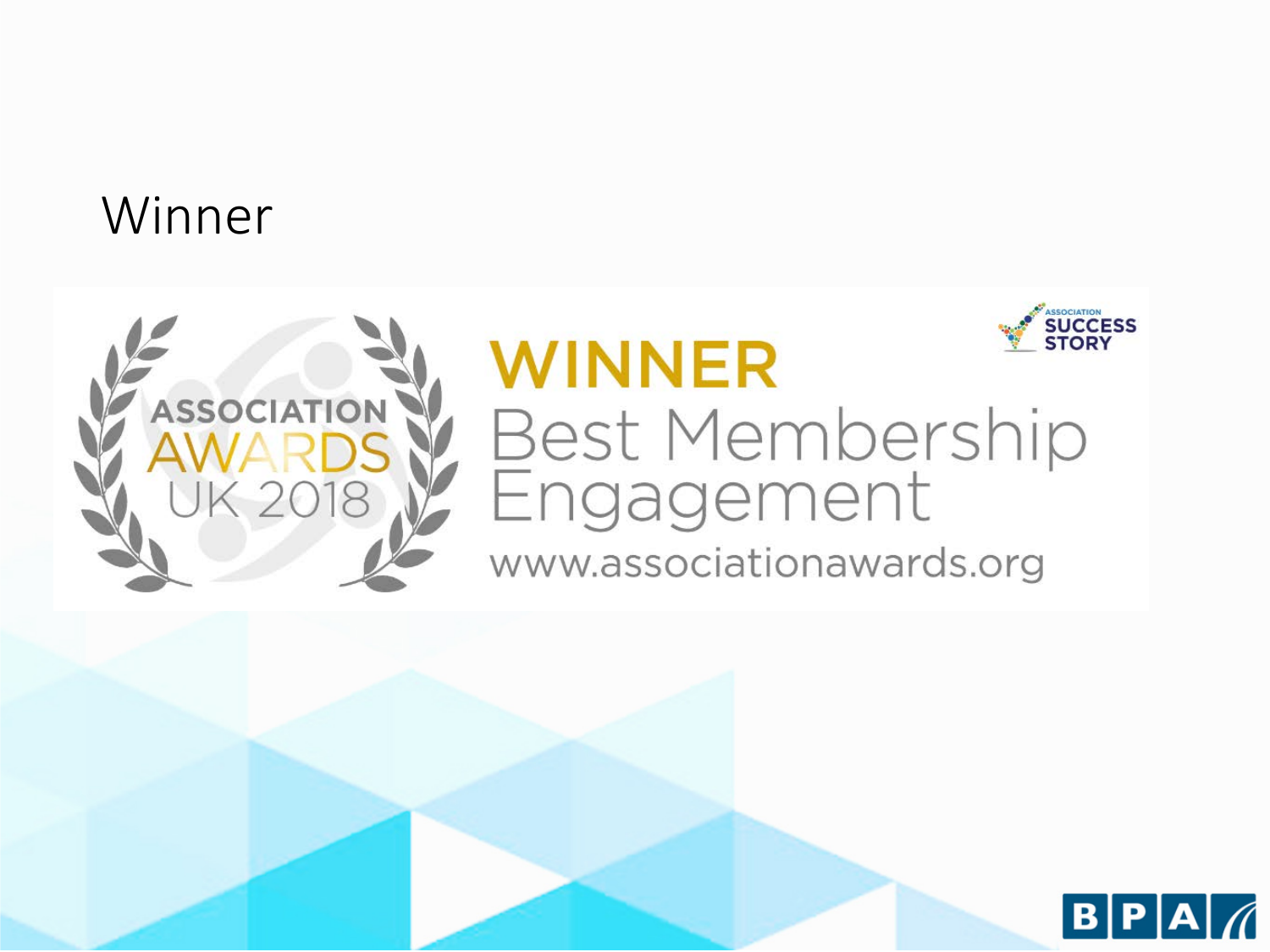### Vision Statement

#### Achieving Excellence in Parking for All

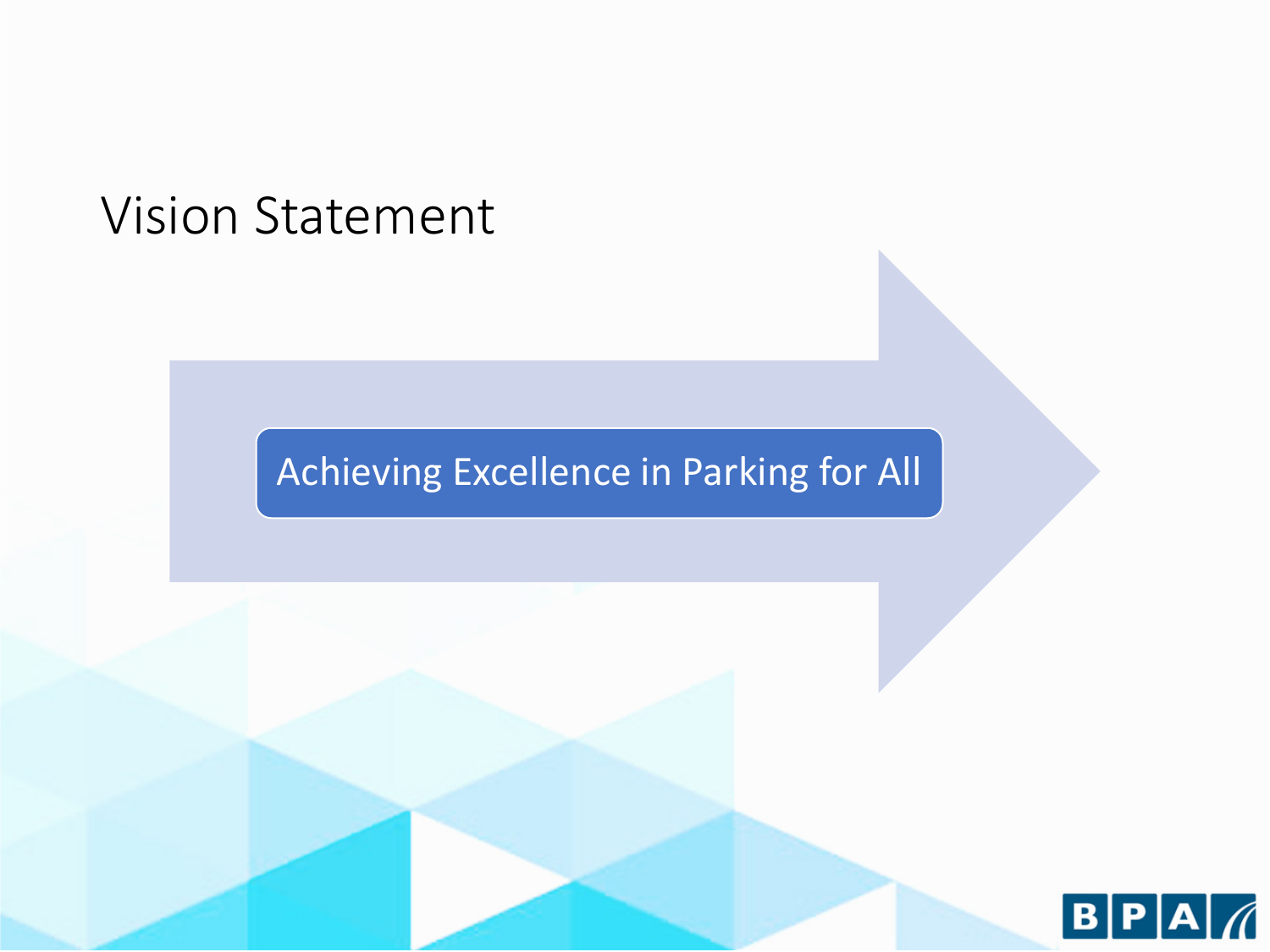## Our Aims

- Make parking a recognised profession
- Engage and develop our membership and deliver better value
- Inform and influence government and stakeholders
- Encourage innovation in a sustainable and socially responsible manner
- Place the consumer at the heart of our thinking

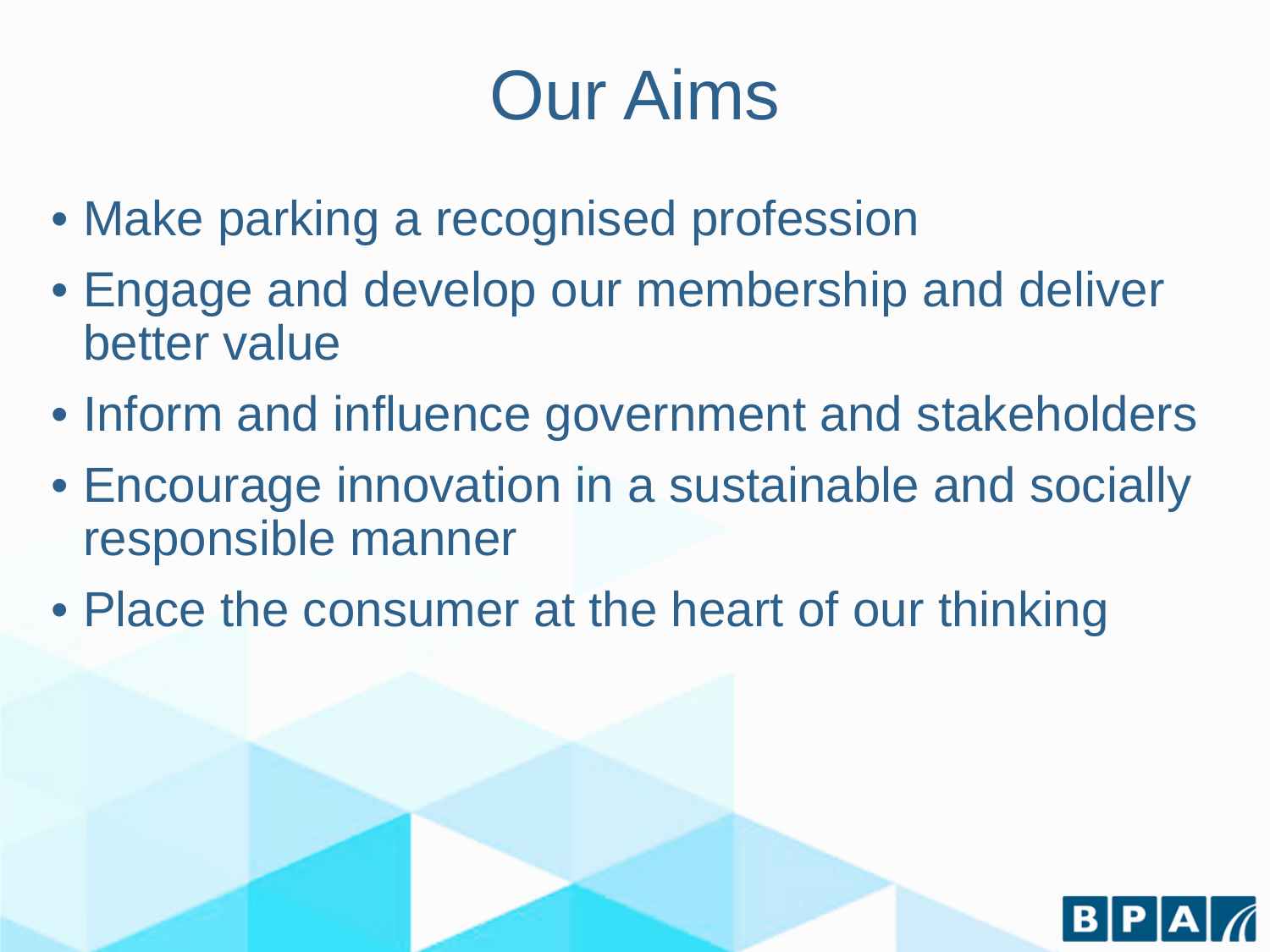## Current Priorities

- Create a level playing field for landowners, parking operators, and motorists
	- Parking (Code of Practice) Act
- Positive Parking Agenda
- Preparing for Connected and Autonomous Vehicles
	- Traffic Regulation Order Discovery Project
	- Alliance for Parking Data Standards (with EPA & IPMI)
- Tackling congestion and air pollution
	- Using differential charging to change behaviour
	- Dynamic management of the kerbside

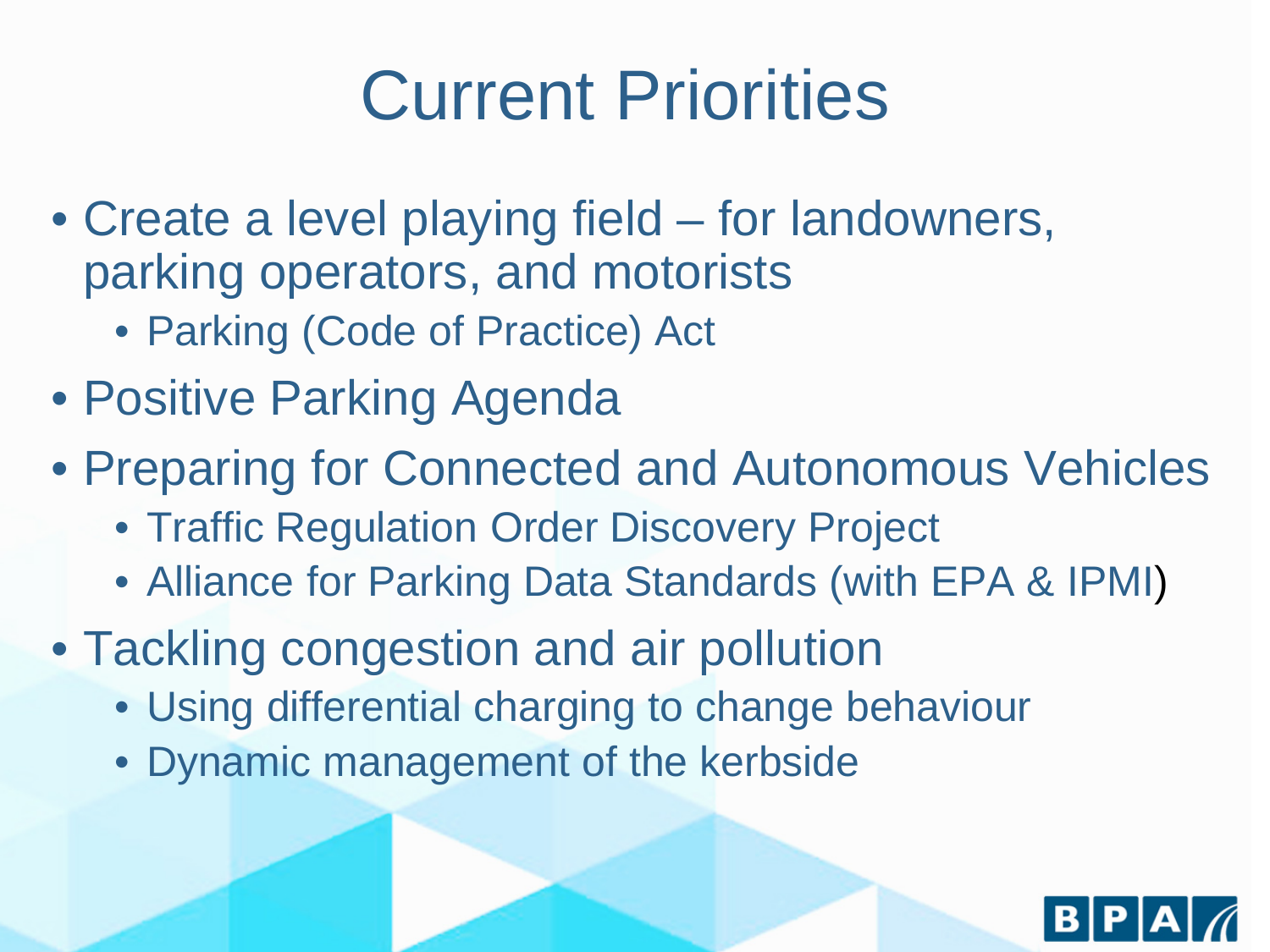## Parking (Code of Practice) Act

- Fantastic achievement result of intensive lobbying
- Government announced **British Standards Institution** will develop new Code, it may also be the Standards Setting Body
	- Regular updates to members and other key stakeholders on progress and our campaigning
	- Sent a campaign leaflet to all MPs, peers, media and stakeholders
	- We have regular meetings with government departments to discuss how we can best engage with the process
- This has cross party support so is unaffected by the election today

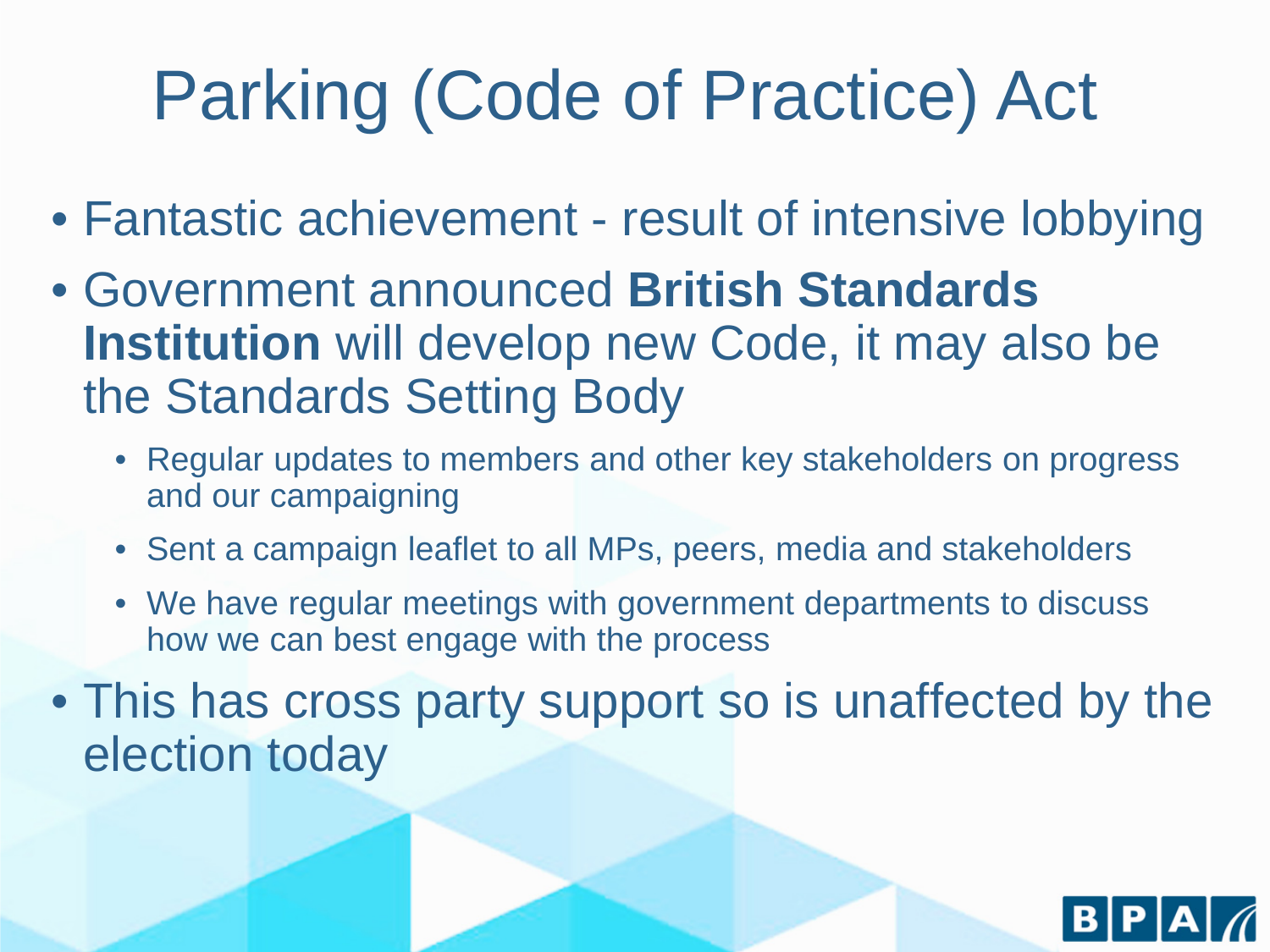

# **Positive Parking Agenda**

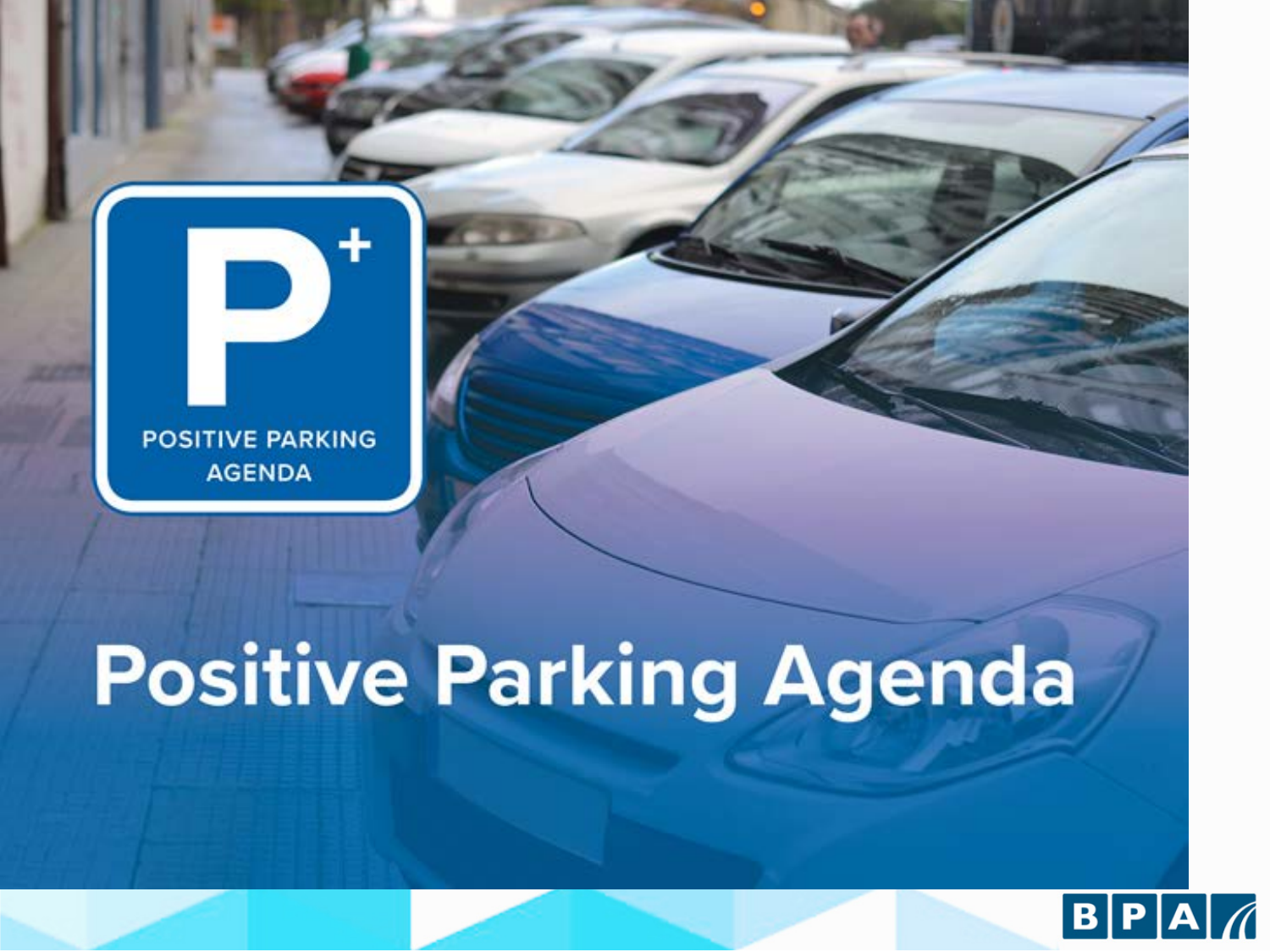## **THE AIM**

Change perceptions about parking management and local government's role and make the parking experience a better one for all concerned.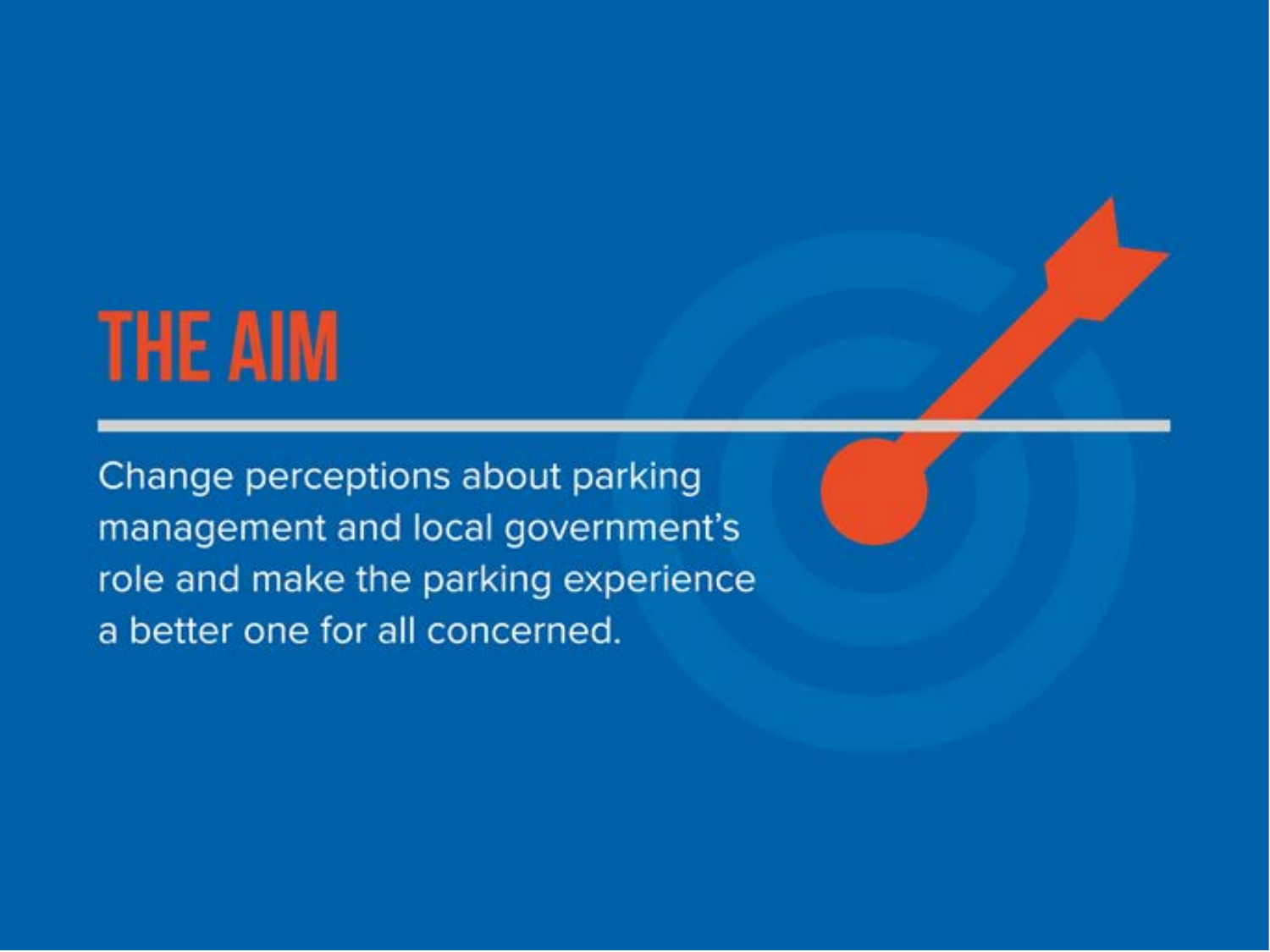# **THE MESSAGE**

#### Good parking management equals:

- Reduced congestion
- Improved accessibility to places  $\bullet$
- Safer roads for motorists and pedestrians
- Better air quality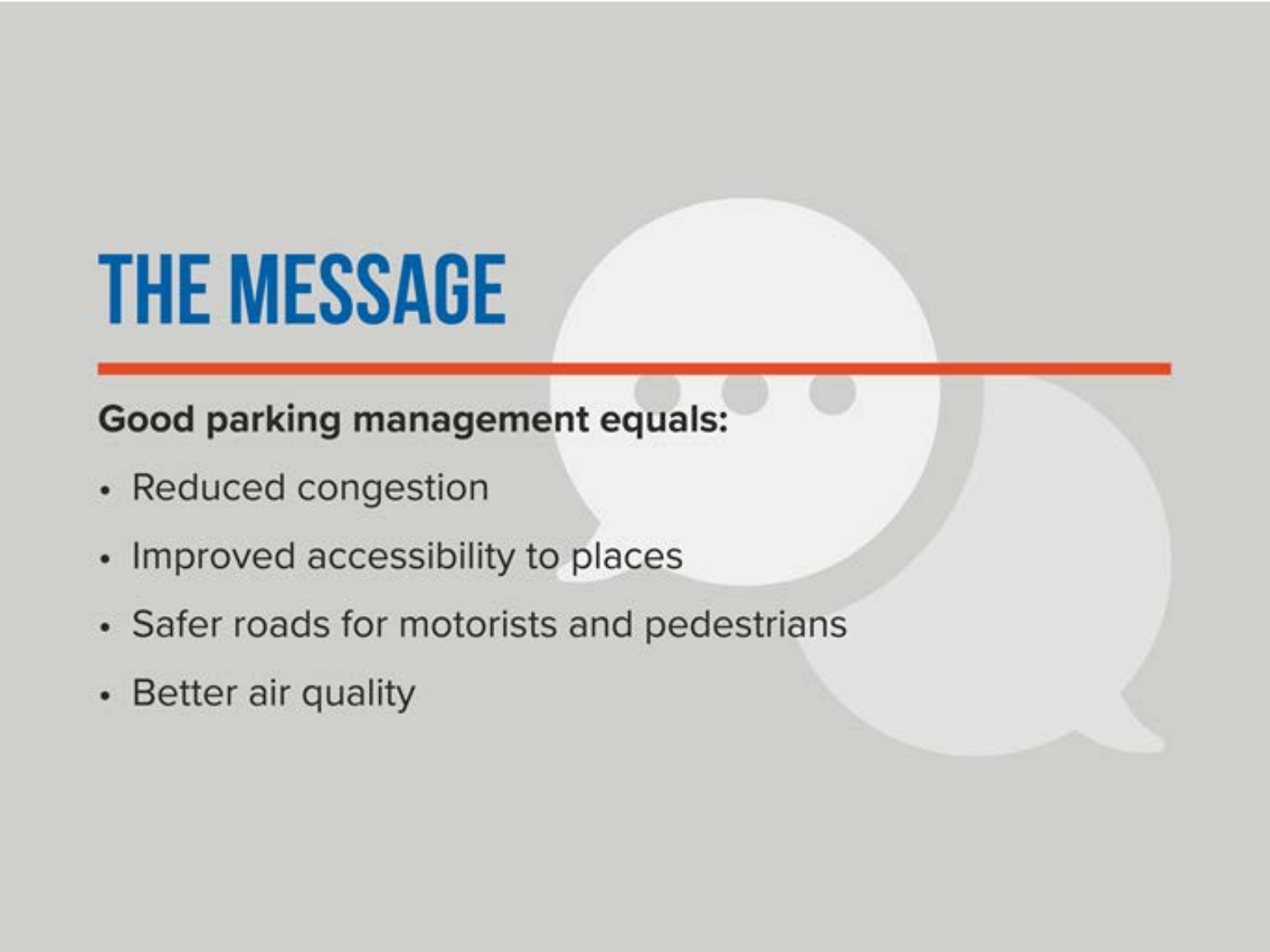# **THE PLAN**

- Find out what the public really think about parking management
- Identify problem areas, find solutions and effect change
- Change the parking narrative to a more positive one

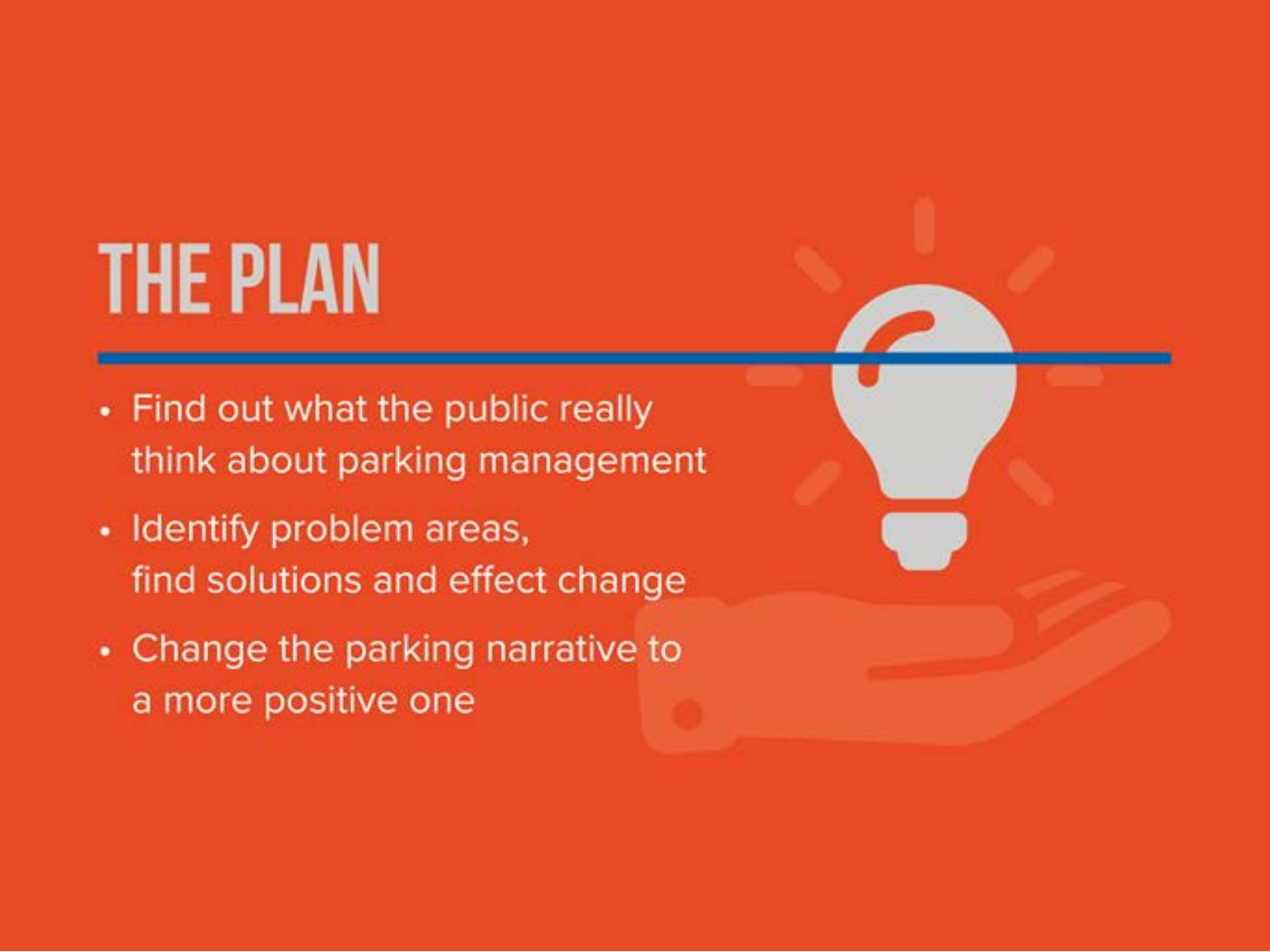#### **WCC'S DIESEL SURCHARGE**

First introduced as a trial in June 2017, the diesel surcharge scheme adds a 50% surcharge to the pay-to-park tariffs for pre-2015 diesel vehicles paying to park in F zone

Standard hourly charge is **£4.90**, diesel surcharge is **£7.35**

A vehicle's fuel type is established via a DVLA look-up incorporated into the pay-to-park transaction

The objective of the policy is to improve air quality across the zone, through discouraging disproportionately polluting older diesel vehicles from making journeys into and across the zone



**Westminster City Council** westminster.gov.uk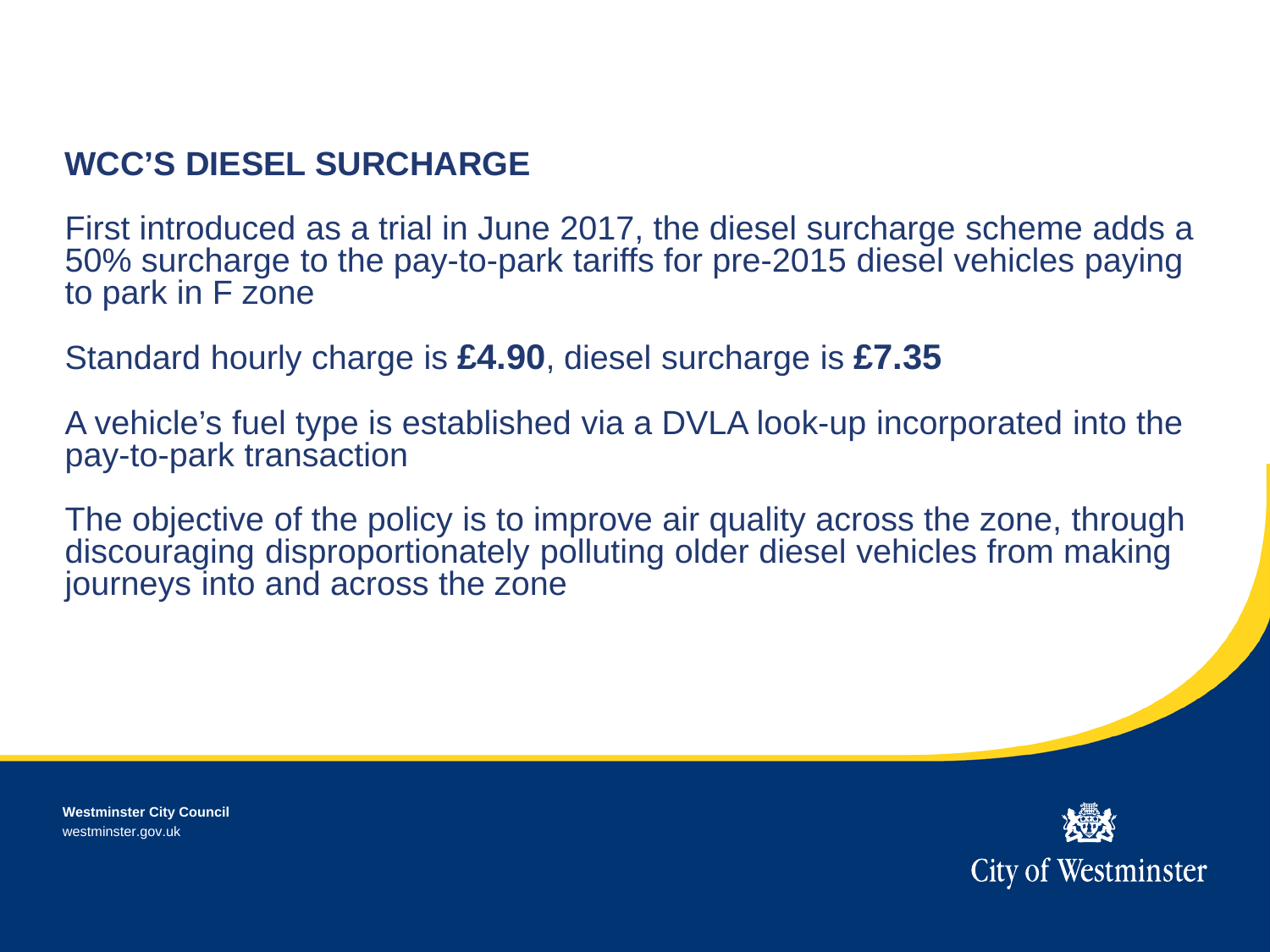#### **OUTCOME**

The amount of older diesel vehicles paying to park in F zone reduced by **16%** in 12 months, with no obvious displacement to nearby parking zones

The volume of diesel vehicles paying to park in the LEN is lower than elsewhere in Westminster **(55%** of all pay-to-park transactions in F zone, **64%** elsewhere)

Significant decline in the % of pre-2015 diesels as a percentage of overall transactions**; 28%** (down from **42%**) of transactions are now from older diesel vehicles

Feedback and media coverage on the scheme has generally been positive, although it tends to polarize opinion



**Westminster City Council** westminster.gov.uk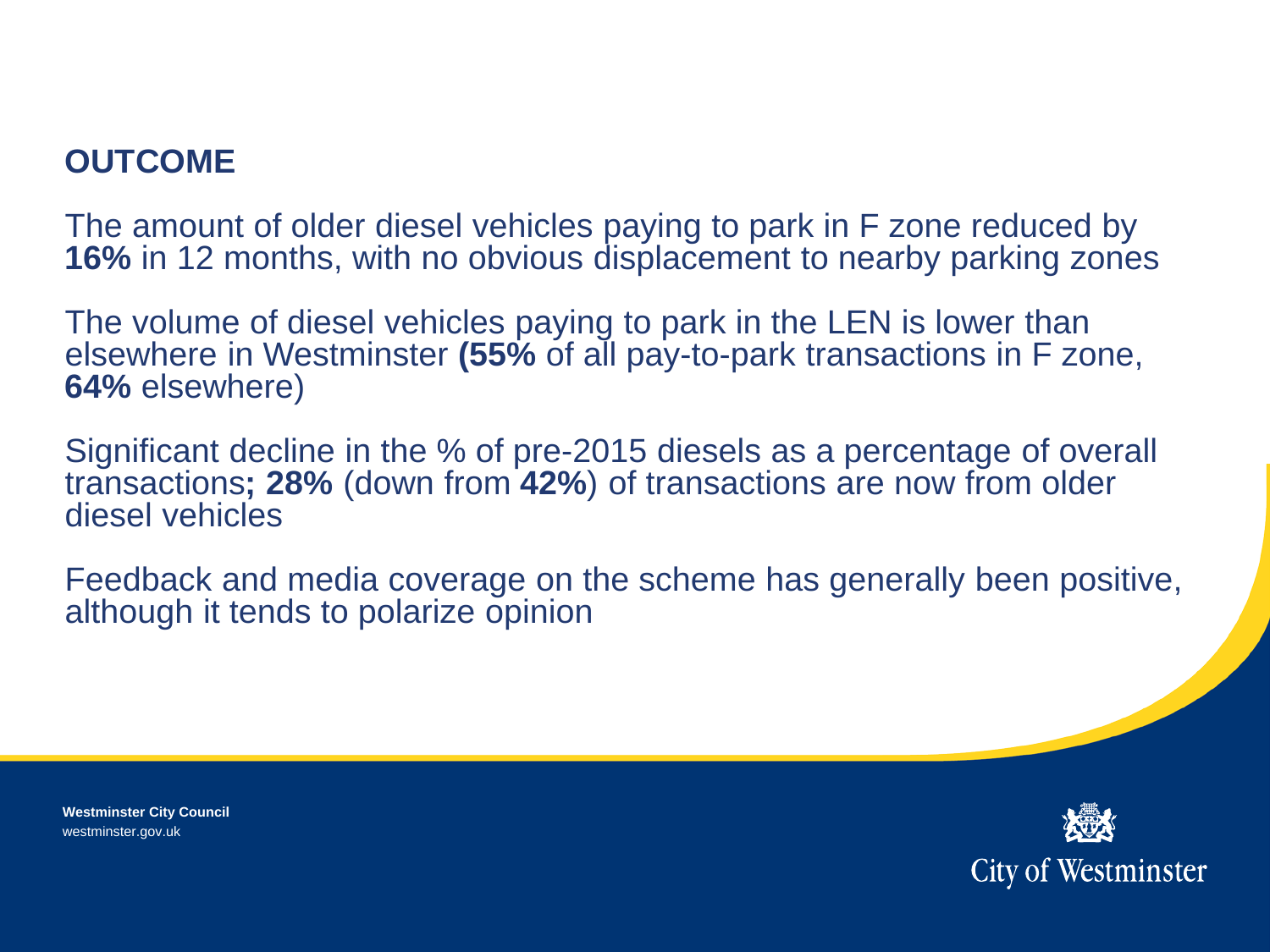eventually qrid everything connects

#### **What is Kerb?**

**Kerb is a real-time dynamic, intelligent kerbside management solution for cities. It is ready for market, with global potential.**

Kerb is an app that gives commercial vehicles the ability to book a **Virtual Loading Bay (VLB)** on previously restricted kerb space in the city.

Kerb also extends loading times in areas where loading is allowed but time limited using a Virtual Loading Extension (VLE).

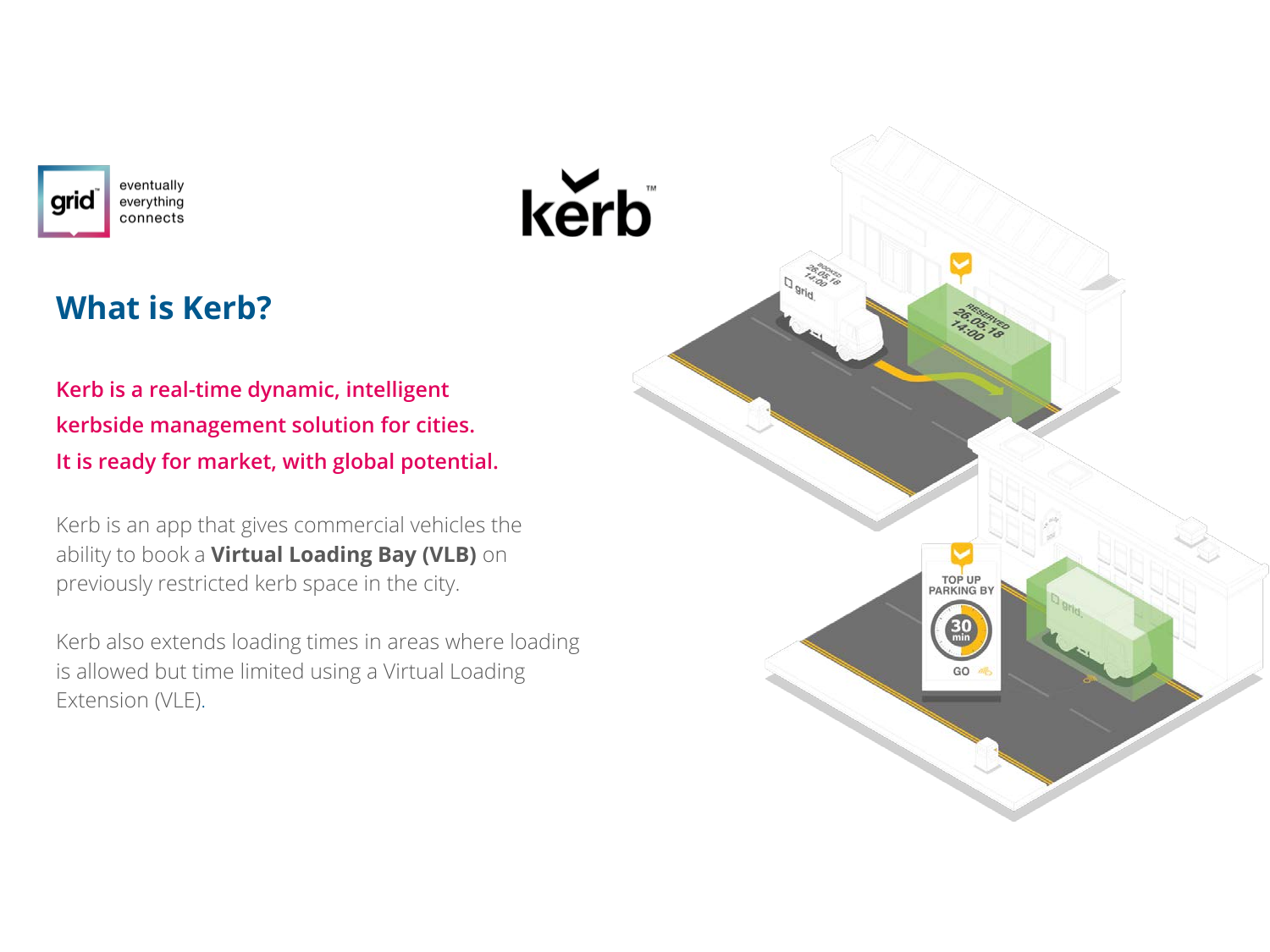



Origin

#### **Construction Freight Traffic Control**

012345

PROCEED TO SITE IN

 $\bullet$ 

OT32RS

DING BAY

**Darid** 

The Construction Freight Traffic Control project aims to specialise the Kerb platform for the construction sector.

Virtual Holding Bays offer the ability for vehicle flow to be optimised, with the bays pre -agreed between landowners and local authorities, and booked as required or in advance.